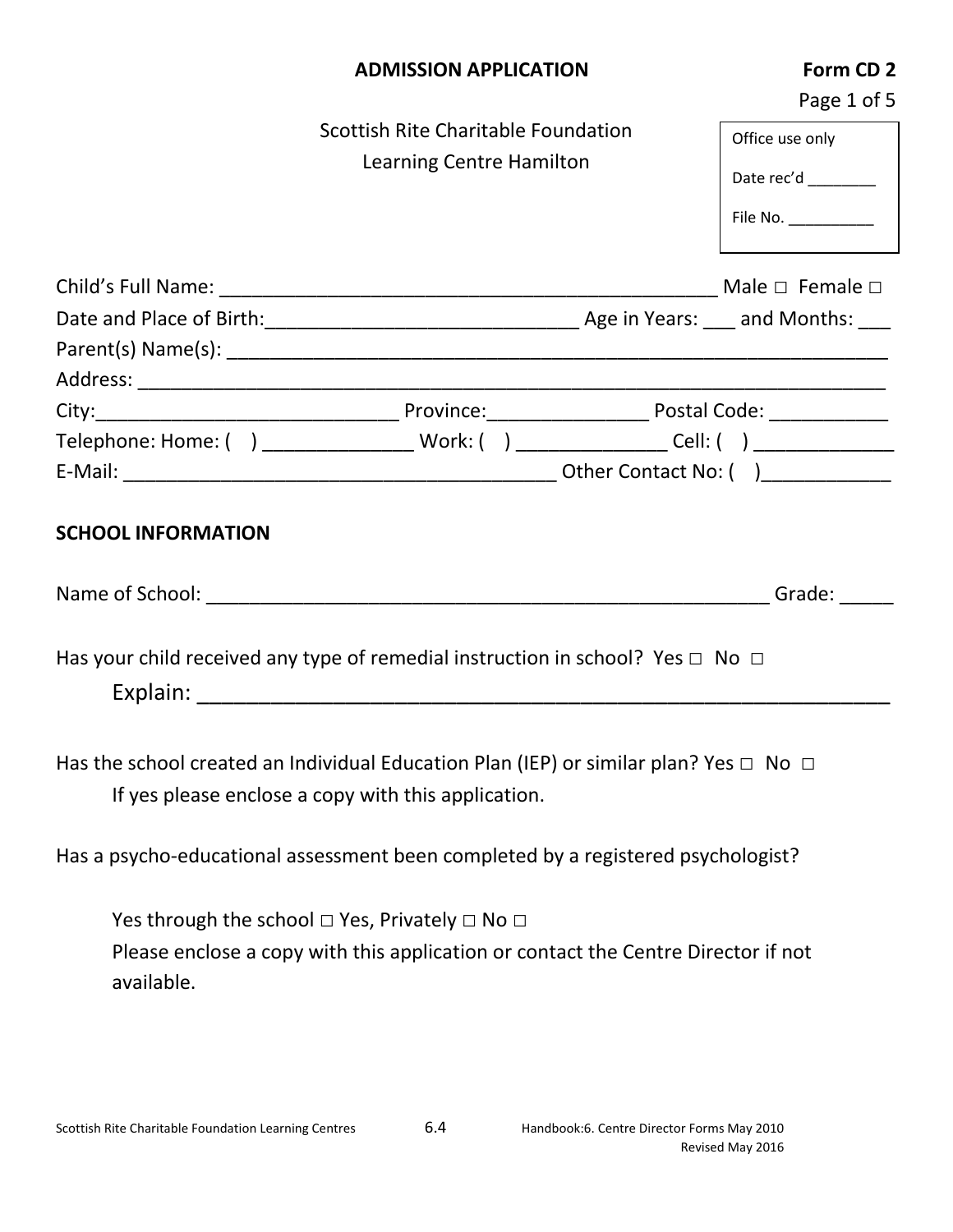| <b>ADMISSION APPLICATION</b>                                                         |         |        |        |  |
|--------------------------------------------------------------------------------------|---------|--------|--------|--|
| Have any other members of the family had learning difficulties?                      |         | Yes    | No     |  |
|                                                                                      | Father  | $\Box$ | $\Box$ |  |
|                                                                                      | Mother  | $\Box$ | $\Box$ |  |
|                                                                                      | Sibling | $\Box$ | $\Box$ |  |
|                                                                                      |         |        |        |  |
| Describe your child's learning difficulties:                                         |         |        |        |  |
|                                                                                      |         |        |        |  |
| Does your child know the alphabet? Yes $\Box$ No $\Box$                              |         |        |        |  |
| Can your child print his/her name? Yes $\Box$ No $\Box$                              |         |        |        |  |
| How well do other people understand your child's speech?                             |         |        |        |  |
|                                                                                      |         |        |        |  |
| Is English the child's primary or main language spoken at home? Yes $\Box$ No $\Box$ |         |        |        |  |
| Do you know of any other problems? Yes □ No □                                        |         |        |        |  |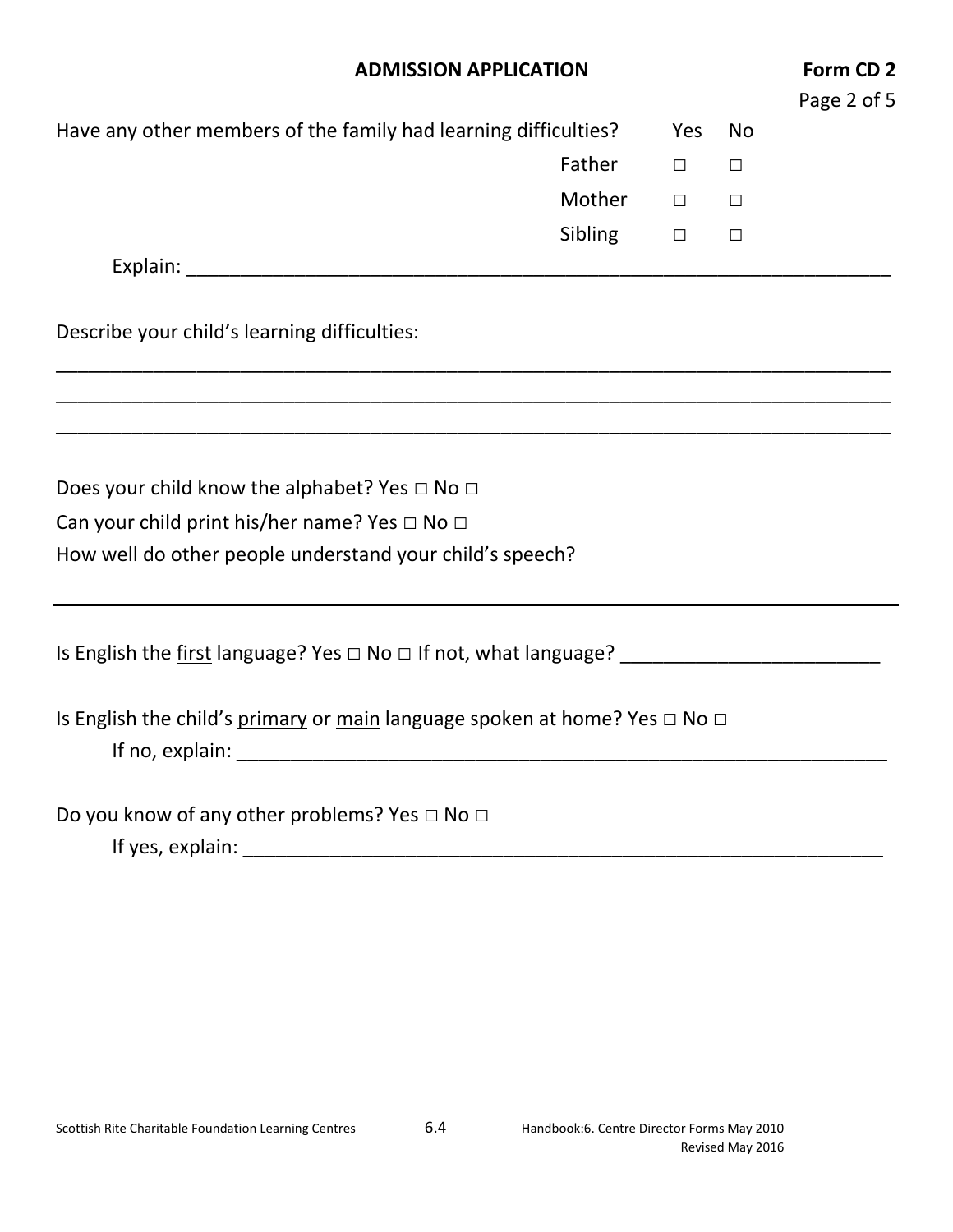## **ADMISSION APPLICATION Form CD 2**

## **PHYSICAL HISTORY**

| Has your child ever been chronically ill?                                                                      |        | No     |  |
|----------------------------------------------------------------------------------------------------------------|--------|--------|--|
| If yes, explain: The analysis of the state of the state of the state of the state of the state of the state of | $\Box$ | □      |  |
|                                                                                                                |        |        |  |
| Has your child ever had an extremely high fever?                                                               | $\Box$ | $\Box$ |  |
| Does your child have any physical problems which you feel may cause difficulty in learning?                    |        |        |  |
|                                                                                                                | $\Box$ | $\Box$ |  |
|                                                                                                                |        |        |  |
| Does your child have any allergies?                                                                            | $\Box$ | $\Box$ |  |
|                                                                                                                |        |        |  |
| Has your child ever had a severe blow to the head?                                                             | $\Box$ | □      |  |
| Is your child currently taking medication?                                                                     | $\Box$ | $\Box$ |  |
| Does your child have difficulty hearing?                                                                       | $\Box$ | $\Box$ |  |
| Does your child have difficulty seeing?                                                                        |        | $\Box$ |  |
| What other relevant medical history should the Centre know about?                                              |        |        |  |

\_\_\_\_\_\_\_\_\_\_\_\_\_\_\_\_\_\_\_\_\_\_\_\_\_\_\_\_\_\_\_\_\_\_\_\_\_\_\_\_\_\_\_\_\_\_\_\_\_\_\_\_\_\_\_\_\_\_\_\_\_\_\_\_\_\_\_\_\_\_\_\_\_\_\_\_\_ \_\_\_\_\_\_\_\_\_\_\_\_\_\_\_\_\_\_\_\_\_\_\_\_\_\_\_\_\_\_\_\_\_\_\_\_\_\_\_\_\_\_\_\_\_\_\_\_\_\_\_\_\_\_\_\_\_\_\_\_\_\_\_\_\_\_\_\_\_\_\_\_\_\_\_\_\_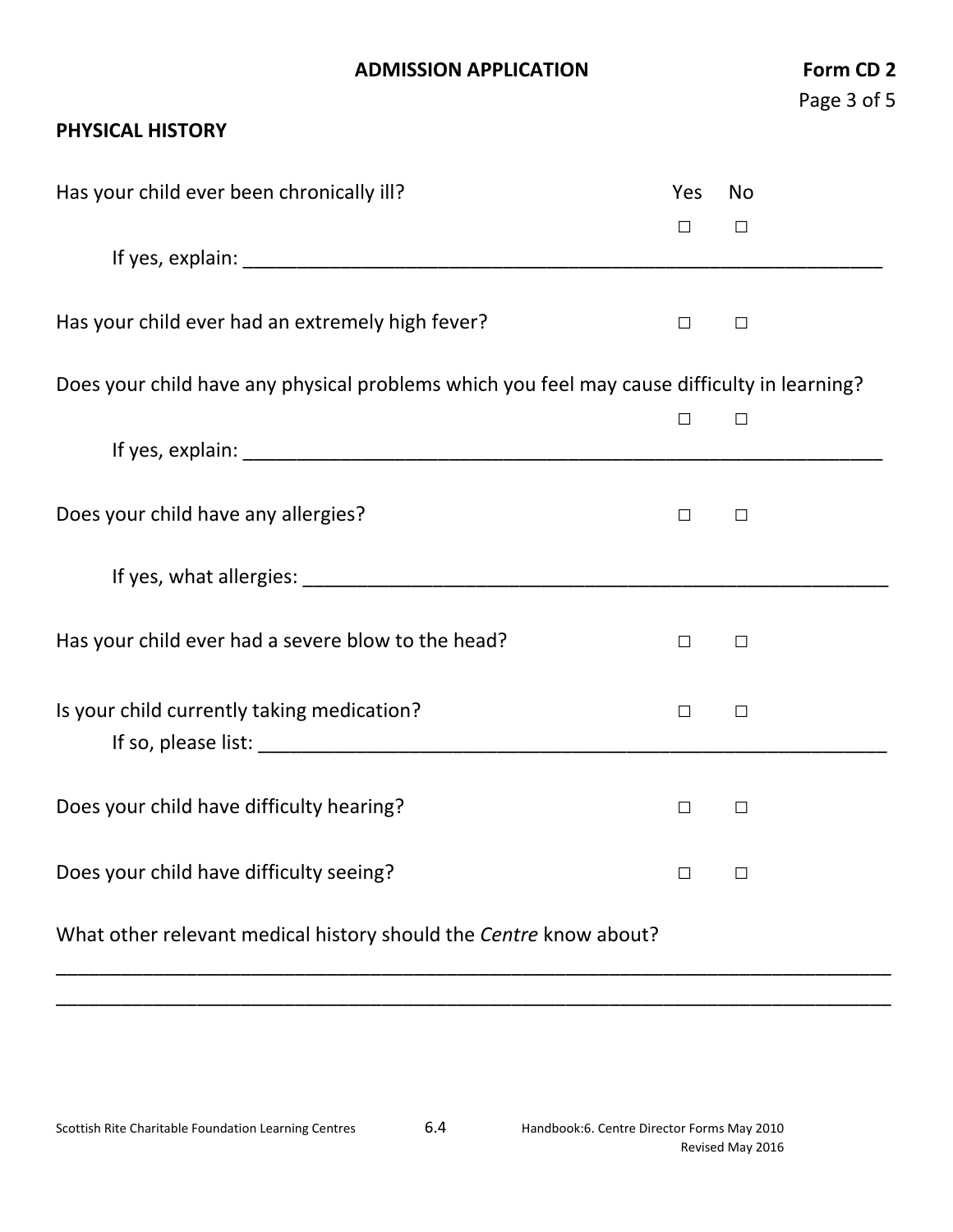| <b>BEHAVIOURAL OBSERVATIONS</b>                                     |                | Page 4 of 5 |
|---------------------------------------------------------------------|----------------|-------------|
|                                                                     | <b>Yes</b>     | <b>No</b>   |
| Do you have to repeat instructions to your child?                   | □              | □           |
| Does your child seem to have difficulty following instructions?     | $\Box$         | $\Box$      |
| Does your child spend more time than is appropriate on homework?    | $\Box$         | $\Box$      |
| Does your child need an extraordinary amount of help with homework? | $\Box$         | $\Box$      |
| Does your child's grades in reading, writing, and spelling seem low |                |             |
| compared to his/her ability to think and understand?                | $\Box$         | $\Box$      |
| Does your child talk favourably about school?                       | $\Box$         | $\Box$      |
| How often do you spend time reading with your child?                | Times per week |             |
| Does your child seem to enjoy being read to?                        | $\Box$         | $\Box$      |
| Does your child hesitate to read to you?                            | $\Box$         | $\Box$      |
| Does your child have behavioural problems at school?                | $\Box$         | $\Box$      |
| If yes, explain:                                                    |                |             |

**ADMISSION APPLICATION Form CD 2**

Please include all information which might help us to help your child. Use the space below or the back for other relevant information.

\_\_\_\_\_\_\_\_\_\_\_\_\_\_\_\_\_\_\_\_\_\_\_\_\_\_\_\_\_\_\_\_\_\_\_\_\_\_\_\_\_\_\_\_\_\_\_\_\_\_\_\_\_\_\_\_\_\_\_\_\_\_\_\_\_\_\_\_\_\_\_\_\_\_\_\_\_

\_\_\_\_\_\_\_\_\_\_\_\_\_\_\_\_\_\_\_\_\_\_\_\_\_\_\_\_\_\_\_\_\_\_\_\_\_\_\_\_\_\_\_\_\_\_\_\_\_\_\_\_\_\_\_\_\_\_\_\_\_\_\_\_\_\_\_\_\_\_\_\_\_\_\_\_\_

\_\_\_\_\_\_\_\_\_\_\_\_\_\_\_\_\_\_\_\_\_\_\_\_\_\_\_\_\_\_\_\_\_\_\_\_\_\_\_\_\_\_\_\_\_\_\_\_\_\_\_\_\_\_\_\_\_\_\_\_\_\_\_\_\_\_\_\_\_\_\_\_\_\_\_\_\_

How did you hear of us? \_\_\_\_\_\_\_\_\_\_\_\_\_\_\_\_\_\_\_\_\_\_\_\_\_\_\_\_\_\_\_\_\_\_\_\_\_\_\_\_\_\_\_\_\_\_\_\_\_\_\_\_\_\_\_\_\_